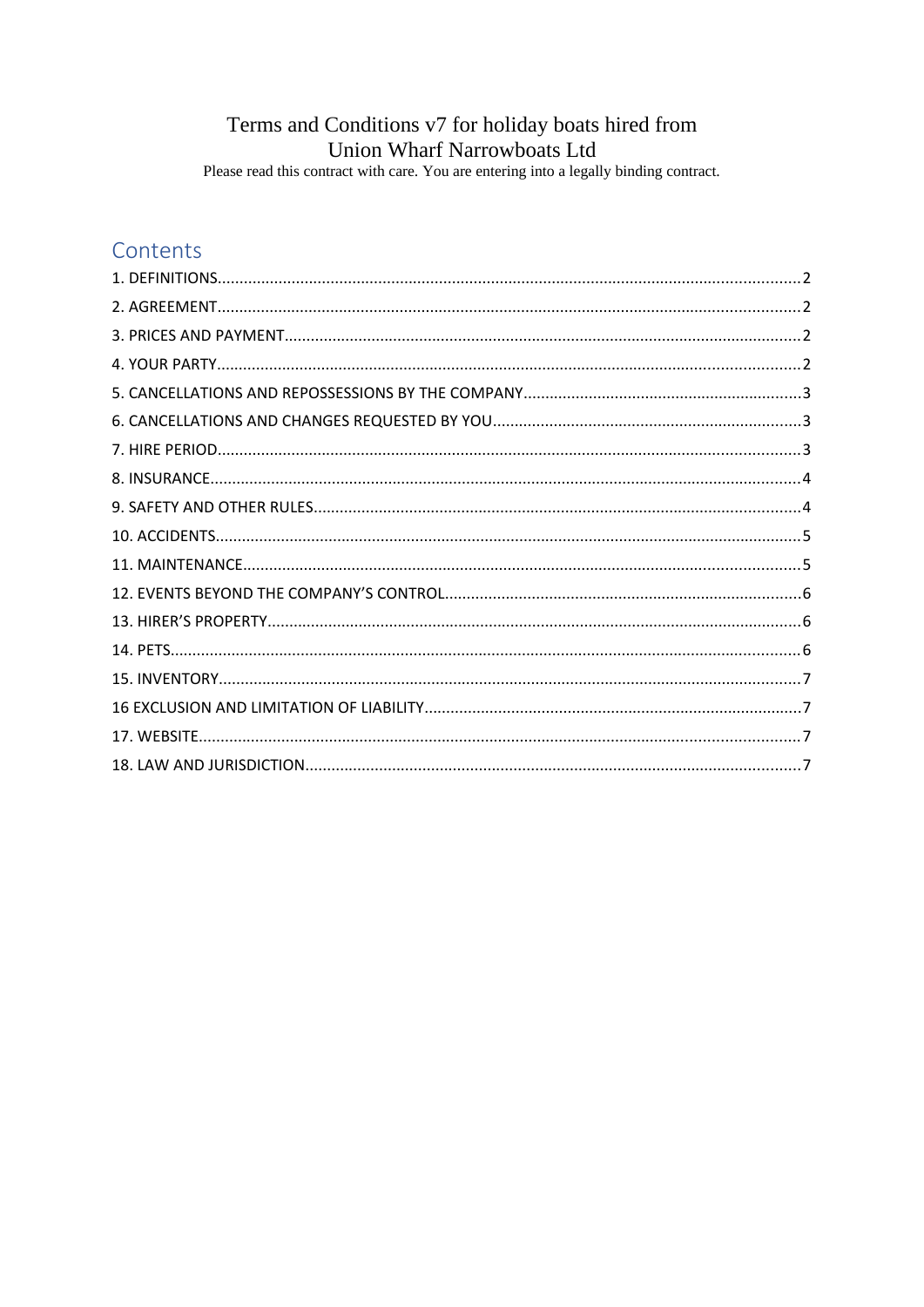#### <span id="page-1-4"></span>1. DEFINITIONS

The agreement to hire a narrowboat incorporates these Terms and Conditions and the Booking Confirmation and is between Union Wharf Narrowboats Ltd ( the "Company") and you – the hirer.

The Agreement takes effect when the hirer makes the booking online and the company emails or posts the Booking Confirmation confirming the key particulars of the booking.

### <span id="page-1-3"></span>2. AGREEMENT

When you request via telephone or email you are making an offer to hire a boat on these conditions. A provisional or conditional booking is not binding and you may cancel it at any time before the Booking Confirmation is sent out to You by the Company. Similarly the Company may allocate the spaces that are the subject of your Booking to another party at any time before a Booking Confirmation has been sent to You.

In accepting a Booking, the company's responsibility does not extend beyond the provision of the boat and there is no guarantee that any particular route will be available for navigation during the period of hire. Nothing in these Conditions affects your statutory rights.

### <span id="page-1-2"></span>3. RESERVATIONS AND PAYMENT

The Company reserves the right to correct errors in advertised or quoted prices at the time of Booking Confirmation.

Payment is deemed to have been made when cleared funds are received in the company's bank account. Time of payment shall be of the essence of the agreement.

The deposit of 30% is payable at the time of the booking request. The balance of the price is due not less than 8 weeks before the start date as shown in the Booking Confirmation. For Bookings made less than 8 weeks before the start date you must pay the full price at the time of the Booking request. If the final balance is not received by the due date the Company reserves the right the cancel the booking and withhold the deposit.

The compulsory Damage Waiver Payment scheme ensures that for a single, non—refundable premium you will be protected from any liability for damage or accident to your boat or its inventory. However the Damage Waiver does not cover damage or loss as a result of reported or witnessed speeding, negligence, intentional damage, late return or return of narrowboat in an unclean condition. In the event of any of the above, the hirer is liable for the full cost of repairs, replacement or compensation.

#### <span id="page-1-1"></span>4. YOUR PARTY

Your identity is a material factor in the Company's decision to make the booking. You must be at least 21 years of age at the time of booking. You must be authorised by all other members of your party to enter into the Booking on their behalf. The full names, ages and permanent addresses of all members of your party must be provided. You are responsible for making all members of Your Party aware of the terms of the Agreement. We do not offer hire to single-handers which means that Your Party must be made up of at least two people.

## <span id="page-1-0"></span>5. CANCELLATIONS AND REPOSSESSIONS BY THE COMPANY

The company may cancel your booking and refuse to hand over to you if, in its reasonable opinion, you are unsuitable to take charge of the boat for any reason that may adversely affect the safety of any person or property. In this event (and provided that you have fully complied with your obligations under this agreement) the company will refund all payments you have paid and the contract shall be discharged without further liability on either party.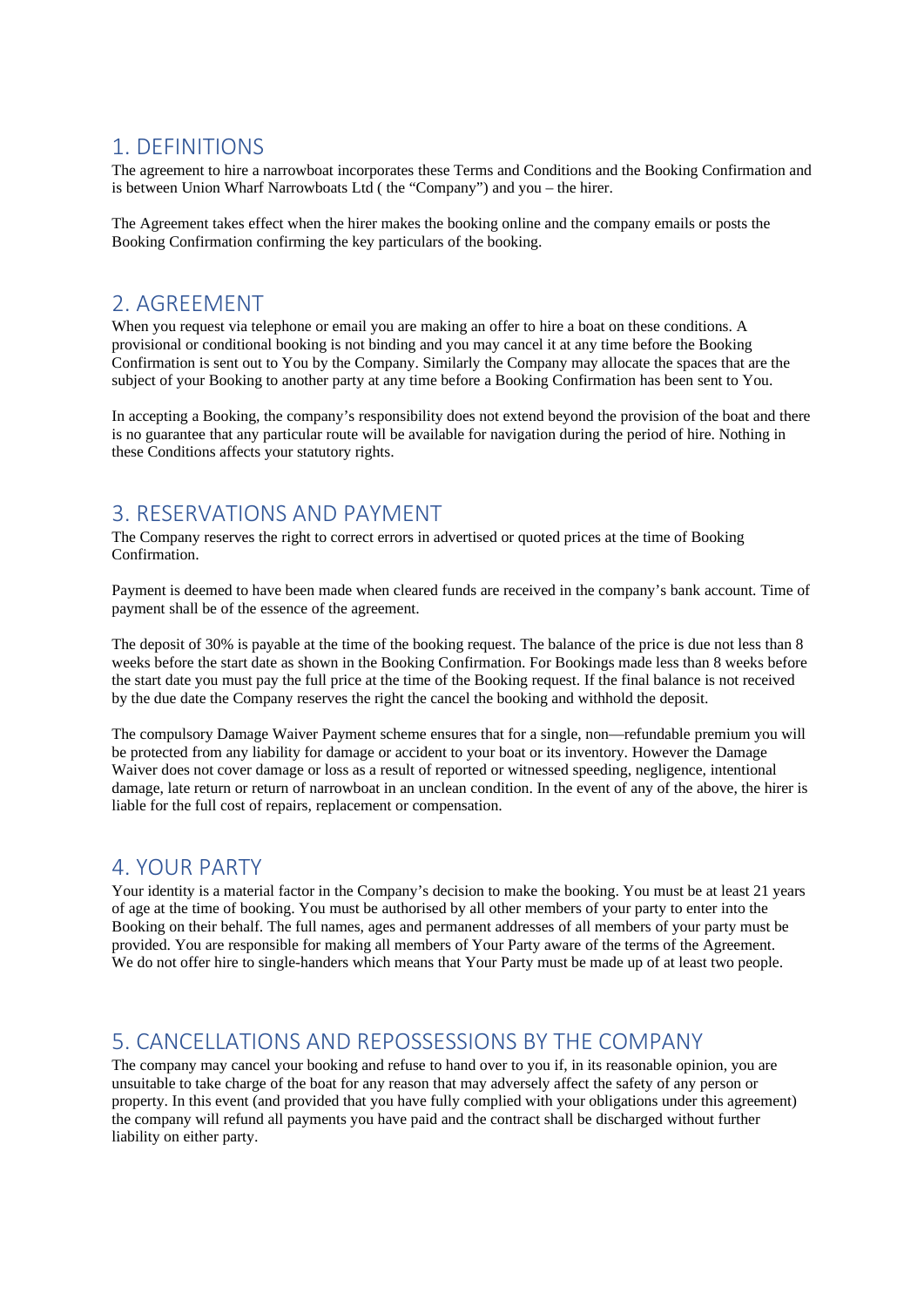The company reserves the right to repossess the boat at any time if, in our opinion, it is being mishandled, misused illegally or if the party's behaviour is considered detrimental to other waterways users. In the event of this happening, no portion of the hire fee will be refunded. You may also be responsible for any costs the Company incurs as a result of your behaviour. We would also draw your attention to the fact that it is illegal to be drunk in charge of a narrowboat.

#### <span id="page-2-1"></span>6. CANCELLATIONS AND CHANGES REQUESTED BY YOU

The agreement is a legally binding contract and may only be amended or cancelled in accordance with these Conditions.

If You want to cancel or change Your Booking you must give the Company notice by calling, emailing or writing. The Company shall make the following charges for cancellation, depending on the date on which the cancellation notice is received:

Days before Start Date when cancellation notice received:

- More than 8 weeks Loss of deposit
- 7 weeks and 6 days or fewer Loss of full holiday price unless the Company is able to re-let the boat for all or part of the Hire Period. In this instance, the Company will refund all monies less the deposit, after deduction of all expenses, Paypal charges and commissions incurred on the original hire and reletting. The Company shall try to re-let the boat but the Company shall not be obliged to accept any Hire if it considers that this be detrimental to the Vessel, the Company or its reputation. Credit card charges are non refundable.

Bookings maybe transferred at the company's discretion and subject to availability. You are strongly recommended to take out cancellation insurance to protect against cancellation liabilities.

### <span id="page-2-0"></span>7. HIRE PERIOD

The hire period commences at 2pm. You must notify the Company as soon as possible if Your estimated arrival time is delayed or disrupted as this may lead to difficulties and delays in making the boat available to you. Although we will do our best to accommodate late arrivals, if we cannot complete the handover till the following day, a £50 fee will be charged to cover the extra staffing costs. There will be no rebate of the price for late arrival.

Before you take the boat over, the company will give you such induction and training as are appropriate. It is expected that you will have viewed the Boaters' Handbook before arrival. You will then be required to check and sign the Handover Document to indicate that these instructions and demonstrations have been understood.

In the event that the boat is not available on the Start Date due to any circumstance for which the Company is not responsible (see Section 12) the Company may substitute a boat providing similar accommodation but if no such boat is available the Company shall immediately refund You with the deposit and any other payments.

The boat must be returned to Union Wharf Marina in a clean condition and vacated by you by 9.30am on the end date and it is your responsibility to ensure a timely return. If you return the boat late or to the wrong place because of poor planning on your part or for another reason which is your responsibility then you will be liable to pay £30 for every half hour of the delay in returning the boat or giving possession and the cost of recovering the boat and any other expenses and losses which the company may incur as a result of the delay including the loss or cancellation of a subsequent booking.

The Company reserves the right to change the place of handover and return for operational reasons or for reasons beyond the reasonable control of the Company. If the Company exercises the right in this clause the Company shall be obliged to give you written notice of the change in sufficient time (consistent with circumstances) to allow any necessary re-planning of your itinerary and to organise any transport which is reasonably necessary for you and your party as a result of such a change.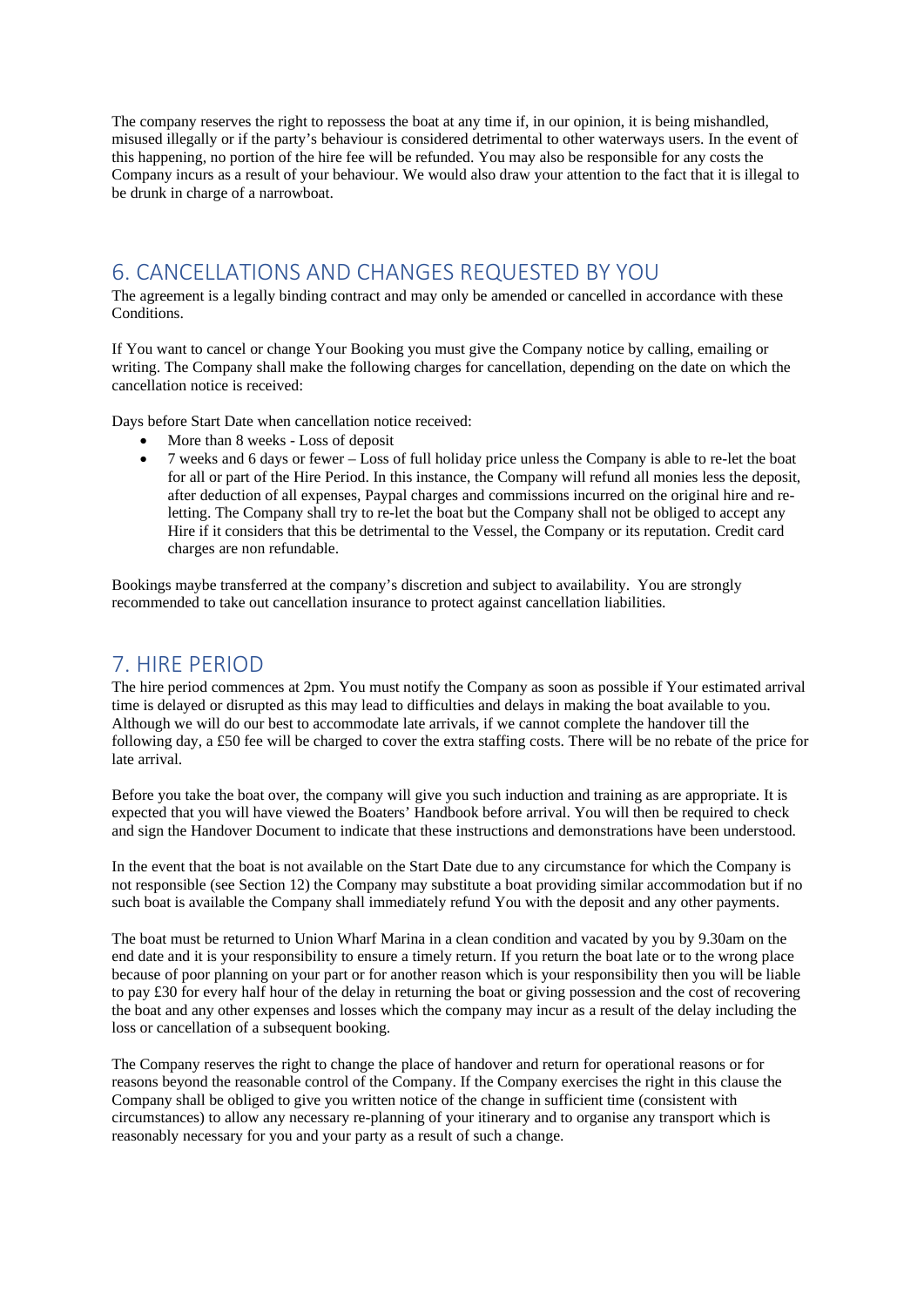#### <span id="page-3-3"></span>8. INSURANCE

The Company insures the Boat and its equipment and inventory against public liability risks. The Company's insurance does not cover personal accidents or loss or damage to personal property. Hirers and their crews are advised to take out their own personal insurance cover.

The Company's policy excludes damage arising from speeding, cill damage, rudder or stern gear, TV aerials, chimneys, malicious or intentional damage, other vessels and their equipment, the waterway, late return of boat and return of boat in unclean condition and you remain responsible to the company for any damage or loss arising from your breach of the agreement, your deliberate acts or from your negligence. The Hirer will indemnify the Company from and against all costs, damage, expenses, liability and claims howsoever arising from the negligence, neglect or default of the Hirer to the extent that they are not covered by the Company's policy.

#### <span id="page-3-2"></span>9. SAFETY AND OTHER RULES

The Hirer agrees to comply with the health & safety rules listed in the Boaters' Handbook and also with the following rules at all times:

To only carry those named on the Handover Document.

Not to tow other craft or allow the Boat to be towed except under professional assistance in the event of breakdown or emergency.

Not to cruise between sunset and sunrise. The Boat is only equipped for cruising during daylight hours. Not to run the engine whilst stationary between 8pm and 8am.

To observe all speed limits, not to race and not to cruise at a speed which creates a breaking wash or disturbs or inconveniences other waterway users.

Not to take or have on the Boat without the company's prior written permission any dinghies, canoes, inflatables, portable heaters, bicycles, vehicles, lighting equipment, TV sets, electrical appliances (other than razors), inflammable liquids or substances, gas cylinders, barbecues, car batteries, fire arms or any other items which might create dangers or hazards.

Not to use the boat for business purposes.

To give way to laden or un-laden cargo boats, sailing craft, rowing boats and other human propelled craft. Not to have or carry any live fishing bait on the Boat.

To keep all supplied technology items inside the boat, such as radio or speakers.

Not to allow smoking inside the Boat.

Not to use candles on the Boat.

Not to carry or use fireworks on the Boat.

Observe all byelaws, navigational limits or instructions and advice of the Environment Agency and other navigational authorities and the Company and their respective officers and employees.

The Company reserves the right at its discretion without liability to restrict cruising areas or routes in the light of prevailing conditions.

## <span id="page-3-1"></span>10. ACCIDENTS

In the event of any accident or damage involving you or any other people or property you must:

- Obtain and record the name of any other boats and the names and addresses of any other people involved on the form provided by the company (when available)
- Notify the company as soon as practically possible with full details of the accident and any damage sustained.
- Follow the company's reasonable instructions.
- Not in any circumstances admit or allow any other person on the boat to admit liability to any other person.

### <span id="page-3-0"></span>11. MAINTENANCE

The boat is handed over ready-fuelled and the price includes one tankful. You are responsible for and will keep the boat and its equipment in a clean and tidy order during the hire period. You must notify and provide full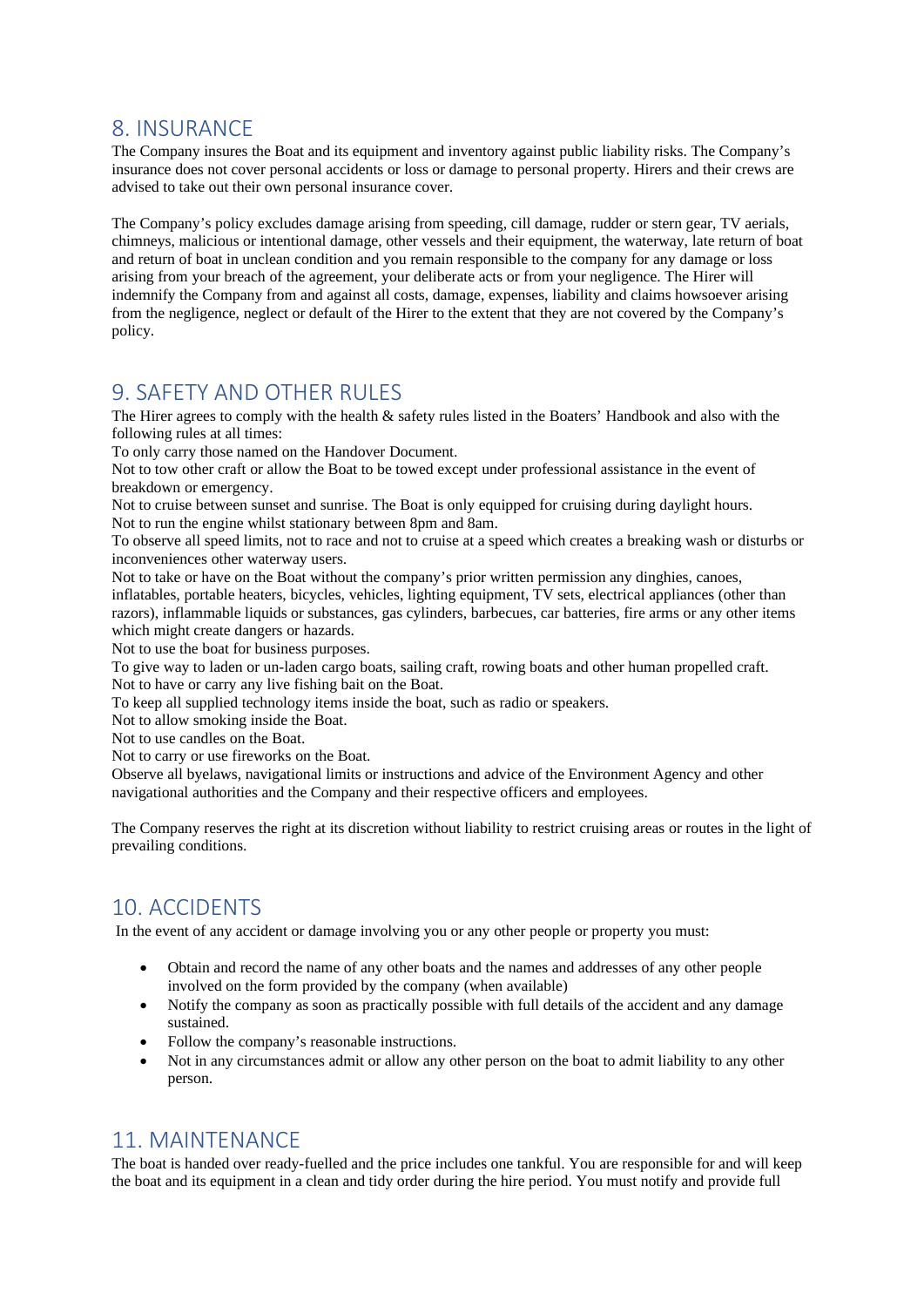details to the company of any breakdown, damage, theft or loss involving the boat as soon as practically possible.

You must not undertake or commission any repairs, adjustments or service without the company's prior permission.

You shall be responsible for getting the boat off mud banks or other grounding and for removal of weeds, rope and other matter from the propellers and steering gear and for keeping the company informed of any incidents of this nature.

The boat must be returned in a clean condition i.e. all bins emptied, all pots, pans and crockery cleaned and put away, all surfaces cleaned.

The boat's toilet tank will be provided empty at the start of your holiday. Should the tank become full before the end of the holiday, the hirer is responsible for the cost of emptying the tank. The boat can be returned with a full tank without charge. The toilet must not be used once the tank is full – any damage caused by its continued use once the tank is full, will be considered an act of negligence and therefore charged to the hirer.

### <span id="page-4-2"></span>12. EVENTS BEYOND THE COMPANY'S CONTROL

Unfortunately, events beyond the Company's control occasionally affect bookings. When reference is made to such events in these Conditions of Hire, this means any event(s) or circumstance(s) which the Company could not, even with all due care, foresee or avoid. Such events include the following:

Destruction or damage of the narrowboat (which cannot reasonably be remedied to a satisfactory standard before the start of the Hirer's holiday) due to fire, flood, explosion, storm or other weather damage, accident, break-in, criminal damage or any similar cause.

Mechanical breakdown or other mechanical or technical problems affecting the narrowboat (which cannot reasonably be remedied to a satisfactory standard before the start of the Hirer's holiday).

Flooding, shortage of water, obstruction, repairs, damage or similar event affecting any waterway, waterway structure or facility such as a lock or bridge or navigational equipment which prevents or affects the Hirer taking the Hirer's confirmed holiday.

Adverse weather conditions and tides (which may restrict navigation and passage through bridges etc.). Shortage or non-availability of fuel for the boat.

Late return by previous hirers.

Industrial action, riots, civil strife, natural or nuclear disaster, fire, war, threat of war, actual or threatened terrorist activity and all similar situations.

#### <span id="page-4-1"></span>13. HIRER'S PROPERTY

Vehicles may be left entirely at their owner's risk in the marina car park or car parks made available to you by others. The company will be under no liability for any loss or damage to vehicles or their contents or your property on the boat or elsewhere unless caused by the company's negligence. The company may take such reasonable action as it shall consider necessary to silence car alarms in the marina car park and to recover the costs from you. This is inclusive of any requirements and obligations under the noise and Statutory Nuisance act 1993.

The company will return hirer's property which it finds which has been accidentally left on the boat provided that it is claimed promptly and that you either arrange collection or agree to pre pay for any postage and packing. Property not claimed within one month from the end date of the hire agreement may be disposed of by the company.

#### <span id="page-4-0"></span>14. PETS

Pets are permitted on some boats whilst others are pet-free. This information is given on the Company's website. It is the responsibility of the hirer to check the status of the boat in this regard, and pay the Pet Supplement as necessary. You must provide any baskets or blankets for your pets. All pets must be properly